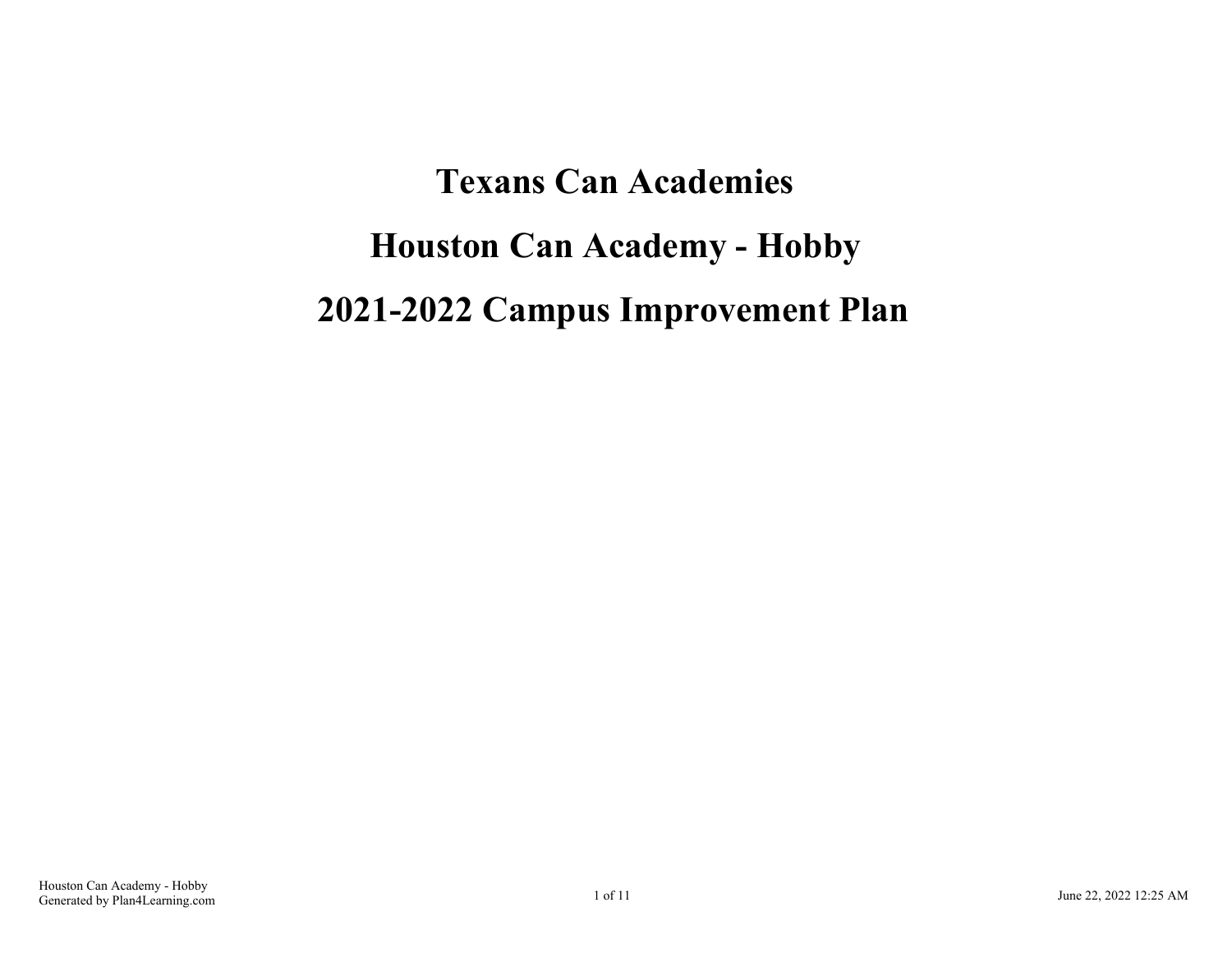# **Mission Statement**

To provide the highest quality education for all students, especially for those who have struggled in a traditional high school setting, in order to ensure their economic independence.

# **Core Beliefs**

- Student centered decision making.
- A rigorous curriculum based on reading and thinking skills.
- Fulfilling every aspect of our mission with a sense of urgency.

Our philosophy ...

- Reading is the key to empowerment, personal fulfillment, success, and employment.
- Personal responsibility, character, values, and passion lead to good citizenship.
- Learning is best accomplished in a nurturing yet structured environment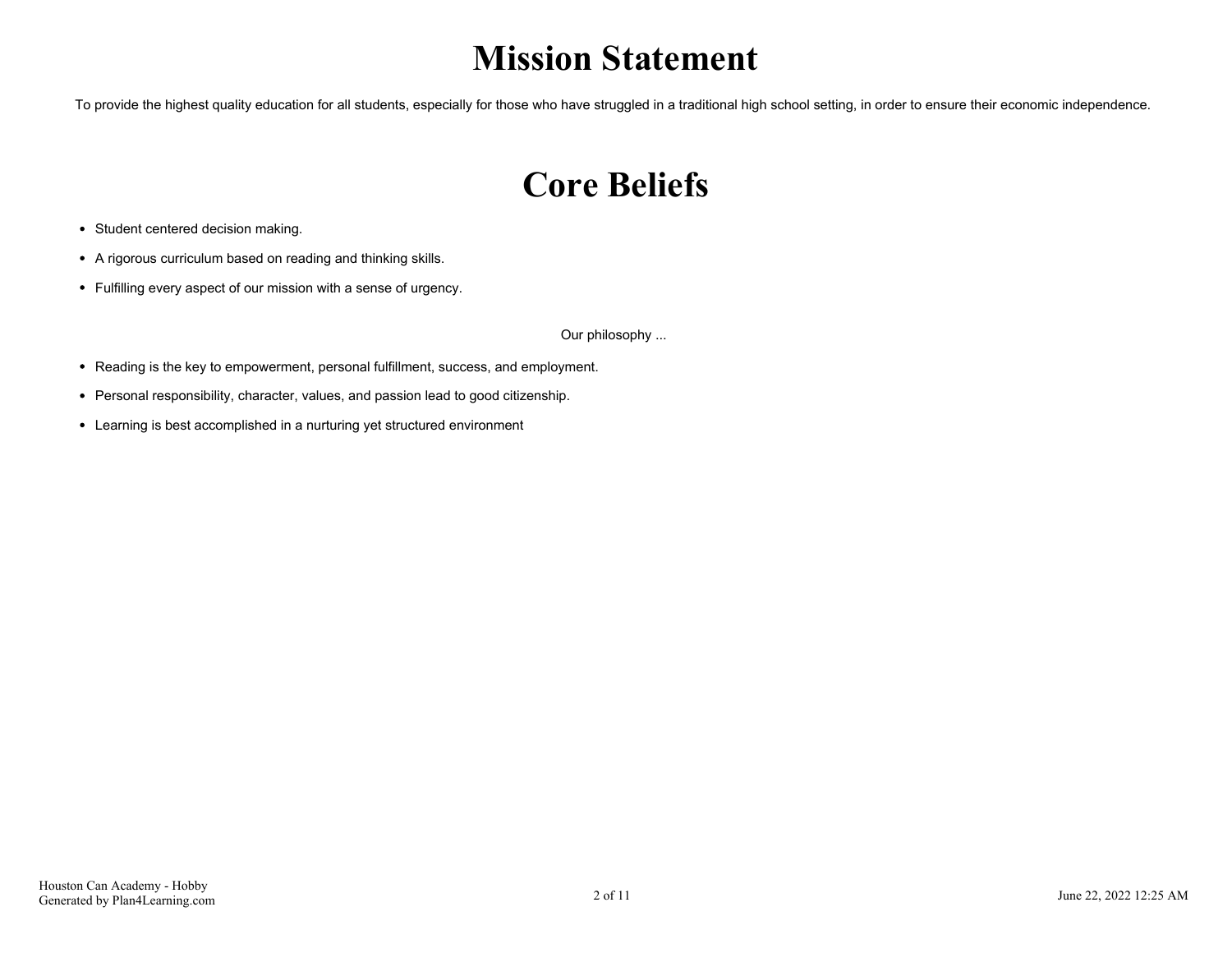## **Table of Contents**

| Comprehensive Needs Assessment                                                                                                                                                                                                                                                                                                                                                                                                                                                                                                |    |
|-------------------------------------------------------------------------------------------------------------------------------------------------------------------------------------------------------------------------------------------------------------------------------------------------------------------------------------------------------------------------------------------------------------------------------------------------------------------------------------------------------------------------------|----|
| <b>Student Achievement</b>                                                                                                                                                                                                                                                                                                                                                                                                                                                                                                    |    |
| <b>Priority Problem Statements</b>                                                                                                                                                                                                                                                                                                                                                                                                                                                                                            |    |
| Comprehensive Needs Assessment Data Documentation                                                                                                                                                                                                                                                                                                                                                                                                                                                                             |    |
| Goals                                                                                                                                                                                                                                                                                                                                                                                                                                                                                                                         |    |
| Goal 1: All Texans Can campuses will be rated overall at the Meets Alternative Standard on the 2020-2021 Accountability System. 2020-2021 District were not rated due to<br>COVID19. Domain I Goal: 2021/2022 STAAR Approaches/Meets/Masters Goal Approaches- 56% Meets 17% Masters 3% Domain II Goal: 2021/2022 Domain II Growth<br>Goal- 70% Domain III: Graduation Rate: DIII Target is 90% CCMR: Annual Graduates and 12 grade non-graduates- 15% 2021/2022 Goal: Increase by 5% for each D3<br>indicator (54 indicators) | 8  |
| Goal 2: Texans Can will ensure all teachers receive support of the new TEKS Resource System curriculum management system for 2021-2022. The goal is for 100% of all<br>core teachers utilize the following documents: Year At A Glance Instructional Focus Documents TEKS Aligned Assessments. To ensure Texans Can reaches this goal,<br>network visits, coaching, and modeling through job embedded staff development will support high expectations and appropriate teaching strategies.                                   | 8  |
| Goal 3: Texans Can will ensure all campuses are in compliance with renewal conditions outlined by TEA which include the following areas: Graduation Online Learning<br>IGC Special Education Compliance ELL Compliance This goal will be measured through a district wide Review 360 audits for the district and campuses to ensure<br>continuous improvement.                                                                                                                                                                | 8  |
| Schoolwide and Targeted Assistance Title I Elements                                                                                                                                                                                                                                                                                                                                                                                                                                                                           | 9  |
| ELEMENT 1. SWP COMPREHENSIVE NEEDS ASSESSMENT (CNA)                                                                                                                                                                                                                                                                                                                                                                                                                                                                           | 10 |
| 1.1: Comprehensive Needs Assessment                                                                                                                                                                                                                                                                                                                                                                                                                                                                                           | 10 |
| ELEMENT 2. SWP CAMPUS IMPROVEMENT PLAN (CIP)                                                                                                                                                                                                                                                                                                                                                                                                                                                                                  | 10 |
| 2.1: Campus Improvement Plan developed with appropriate stakeholders                                                                                                                                                                                                                                                                                                                                                                                                                                                          | 10 |
| 2.3: Available to parents and community in an understandable format and language                                                                                                                                                                                                                                                                                                                                                                                                                                              | 10 |
| 2.4: Opportunities for all children to meet State standards                                                                                                                                                                                                                                                                                                                                                                                                                                                                   | 10 |
| 2.5: Increased learning time and well-rounded education                                                                                                                                                                                                                                                                                                                                                                                                                                                                       | 10 |
| 2.6: Address needs of all students, particularly at-risk                                                                                                                                                                                                                                                                                                                                                                                                                                                                      | 11 |
| ELEMENT 3. PARENT AND FAMILY ENGAGEMENT (PFE)                                                                                                                                                                                                                                                                                                                                                                                                                                                                                 | 11 |
| 3.1: Develop and distribute Parent and Family Engagement Policy                                                                                                                                                                                                                                                                                                                                                                                                                                                               | 11 |
| 3.2: Offer flexible number of parent involvement meetings                                                                                                                                                                                                                                                                                                                                                                                                                                                                     | 11 |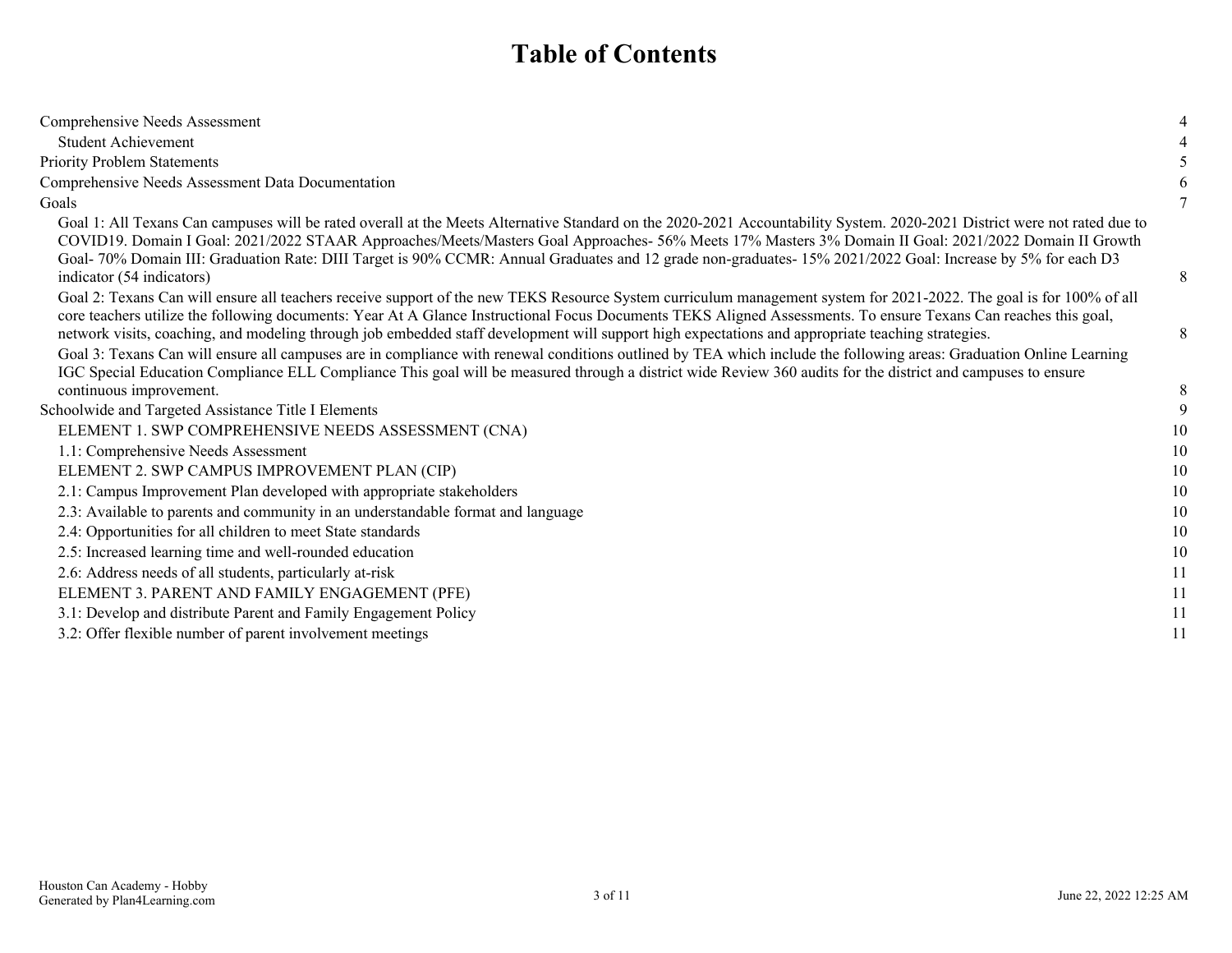# **Comprehensive Needs Assessment**

### <span id="page-3-0"></span>**Student Achievement**

#### **Student Achievement Summary**

Our Domain 1: Our goal is to increase our campus overall STAAR EOC passing percentages to 54% students scoring in Approaches, 14% of our students scoring Meets, and 2% scoring Masters.

Rationale: By achieving this goal we will move our campus to a "B" rating.

Our Domain 2B goal is if we have 15 D2 progress measures this year, that 11 of those 15 will achieve progress, earning a full point and meeting the D3 EL target. If achieve this goal, then we will earn a "B" rating for 2021-2022.

Our D3 goal is to increase our EL Math EOC testers by two additional students scoring in Meets/Masters for Algebra 1 EOC. by percentage, increasing this population by 15% (2 tests) this will help us hit our math target of 40%, up from 25%. We chose this goal because increasing this special pop (ELs) by only 2 additional tests will help us hit our target of 40%. In addition we will maintain our TELPAS percentage of students progressing at least one level at 44%, which is the percentage we achieved in the 2020-2021 school year. We will also increase our CCMR percent to  $6\%$ .

#### **Student Achievement Strengths**

Our Domain 1: Our goal is to increase our campus overall STAAR EOC passing percentages to 54% students scoring in Approaches, 14% of our students scoring Meets, and 2% scoring Masters.

Rationale: By achieving this goal we will move our campus to a "B" rating.

Our Domain 2B goal is if we have 15 D2 progress measures this year, that 11 of those 15 will achieve progress, earning a full point and meeting the D3 EL target. If achieve this goal, then we will earn a "B" rating for 2021-2022.

Our D3 goal is to increase our EL Math EOC testers by two additional students scoring in Meets/Masters for Algebra 1 EOC. by percentage, increasing this population by 15% (2 tests) this will help us hit our math target of 40%, up from 25%. We chose this goal because increasing this special pop (ELs) by only 2 additional tests will help us hit our target of 40%. In addition we will maintain our TELPAS percentage of students progressing at least one level at 44%, which is the percentage we achieved in the 2020-2021 school year. We will also increase our CCMR percent to  $6\%$ .

#### **Problem Statements Identifying Student Achievement Needs**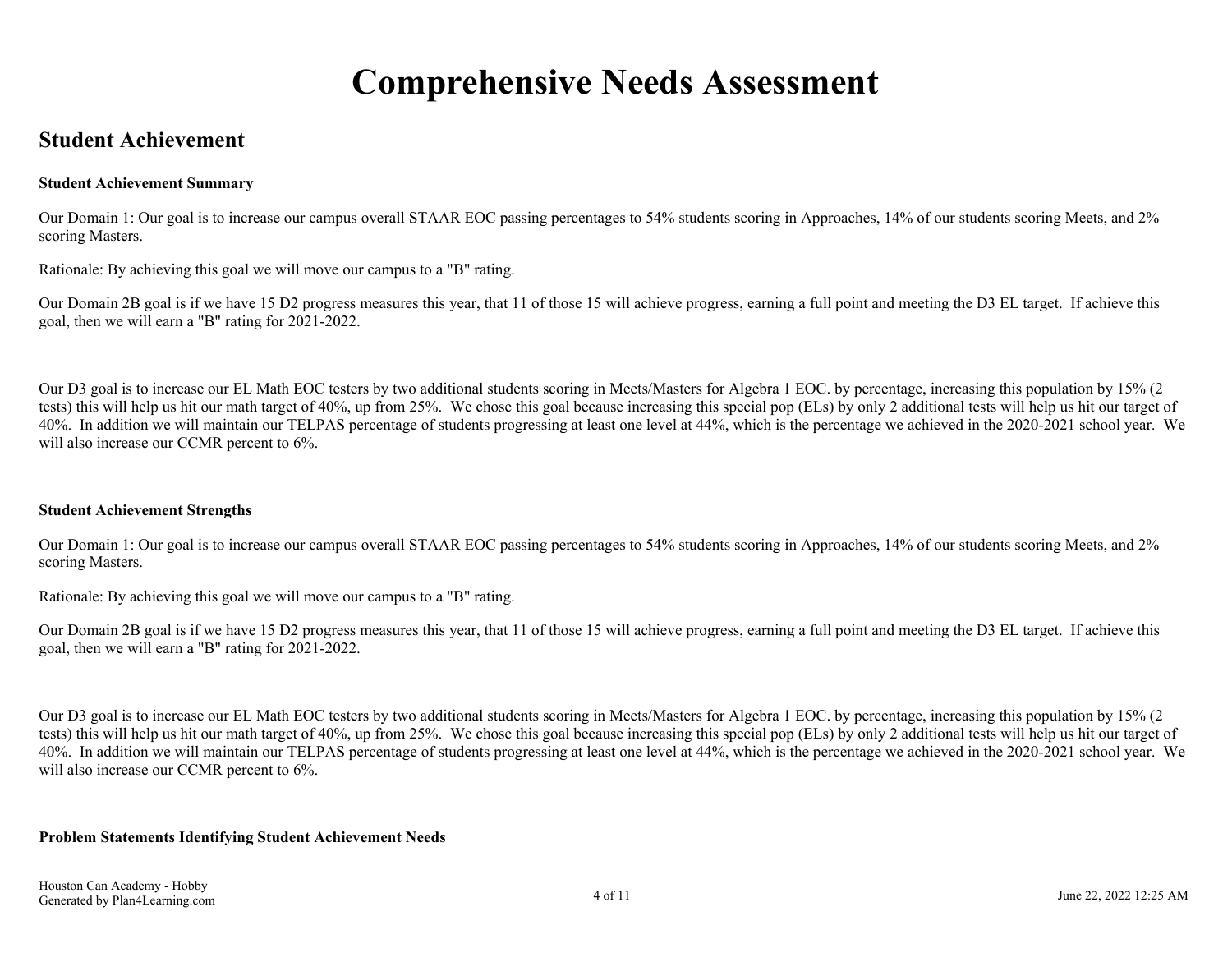**Problem Statement 1:** As students and staff return back to on campus learning, it is imperative that we establish norms and expectations for a safe and welcoming learning environment learning for all students. **Root Cause:** Barriers to address during this cycle will be welcoming students back to in person learning and reestablishing norms and high expectations after many have been out of school or doing remote instruction for 1.5 years. Engaging families and stakeholders to ensure they attend school events.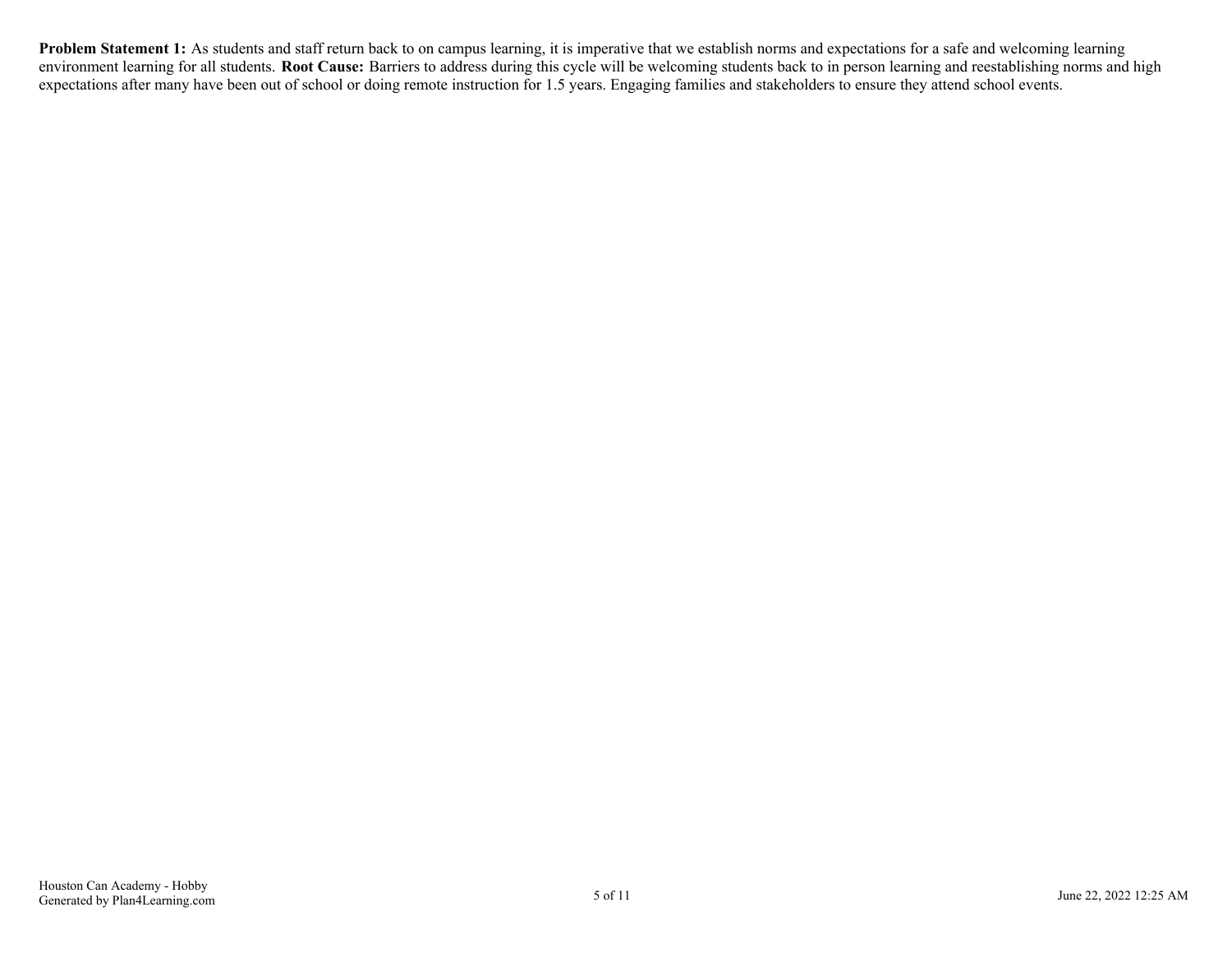<span id="page-5-0"></span>**Priority Problem Statements**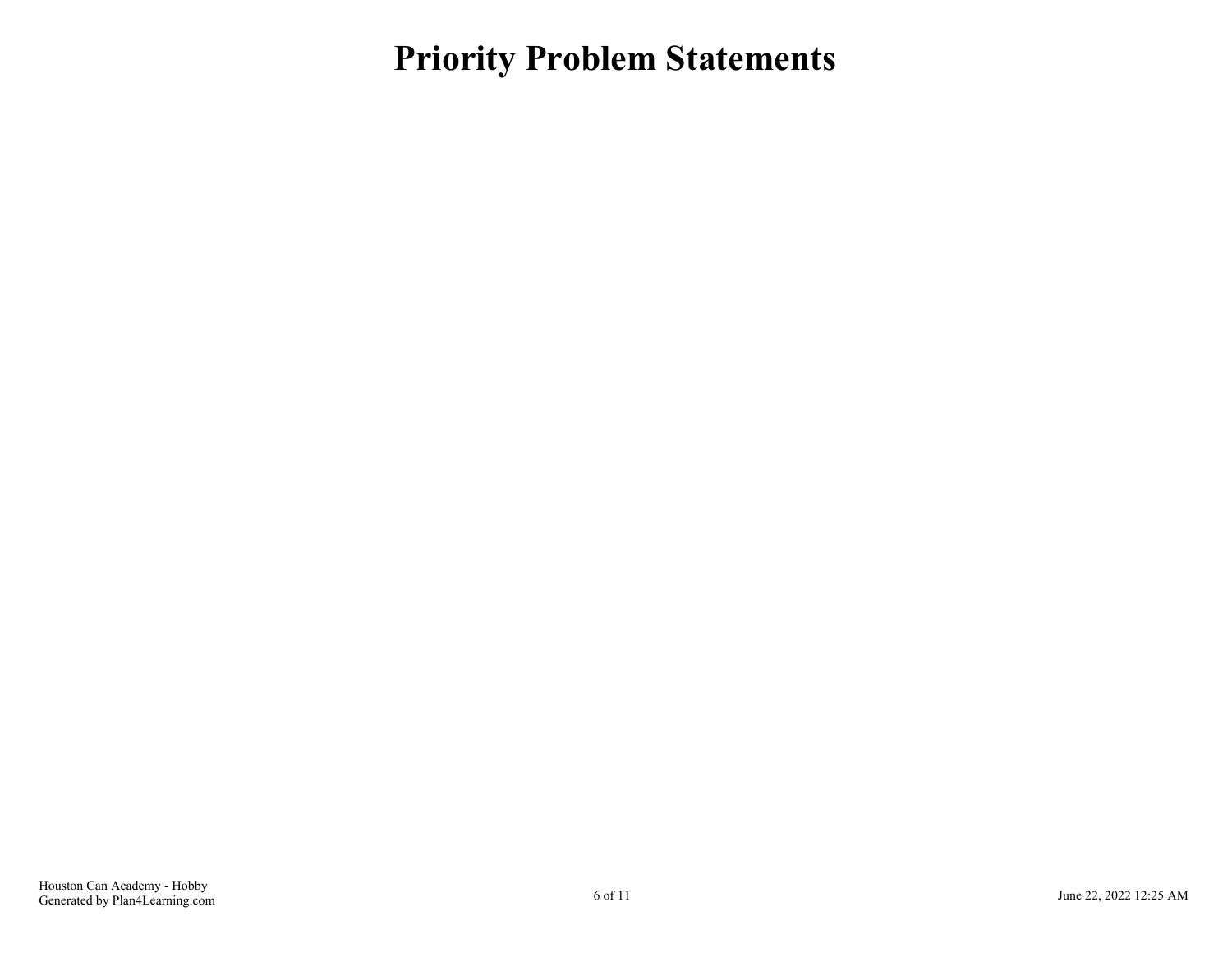# **Comprehensive Needs Assessment Data Documentation**

<span id="page-6-0"></span>The following data were used to verify the comprehensive needs assessment analysis:

#### **Accountability Data**

- Student Achievement Domain
- Student Progress Domain
- Closing the Gaps Domain
- Effective Schools Framework data
- RDA data
- Local Accountability Systems (LAS) data

#### **Student Data: Assessments**

- State and federally required assessment information (e.g. curriculum, eligibility, format, standards, accommodations, TEA information)
- State of Texas Assessments of Academic Readiness (STAAR) current and longitudinal results, including all versions
- STAAR EL progress measure data
- Texas English Language Proficiency Assessment System (TELPAS) and TELPAS Alternate results
- Postsecondary college, career or military-ready graduates
- Postsecondary college, career or military-ready graduates including enlisting in U. S. armed services, earning an industry based certification, earning an associate degree, graduating with completed IEP and workforce readiness
- SAT and/or ACT assessment data

#### **Student Data: Student Groups**

- Race and ethnicity data, including number of students, academic achievement, discipline, attendance, and rates of progress between groups
- Special programs data, including number of students, academic achievement, discipline, attendance, and rates of progress for each student group
- Economically disadvantaged / Non-economically disadvantaged performance and participation data
- Male / Female performance, progress, and participation data
- Migrant/non-migrant population including performance, progress, discipline, attendance and mobility data
- At-risk/non-at-risk population including performance, progress, discipline, attendance, and mobility data
- EL/non-EL or LEP data, including academic achievement, progress, support and accommodation needs, race, ethnicity, gender, etc.

### **Employee Data**

- Professional learning communities (PLC) data
- Staff surveys and/or other feedback
- Campus leadership data

### **Parent/Community Data**

• Parent surveys and/or other feedback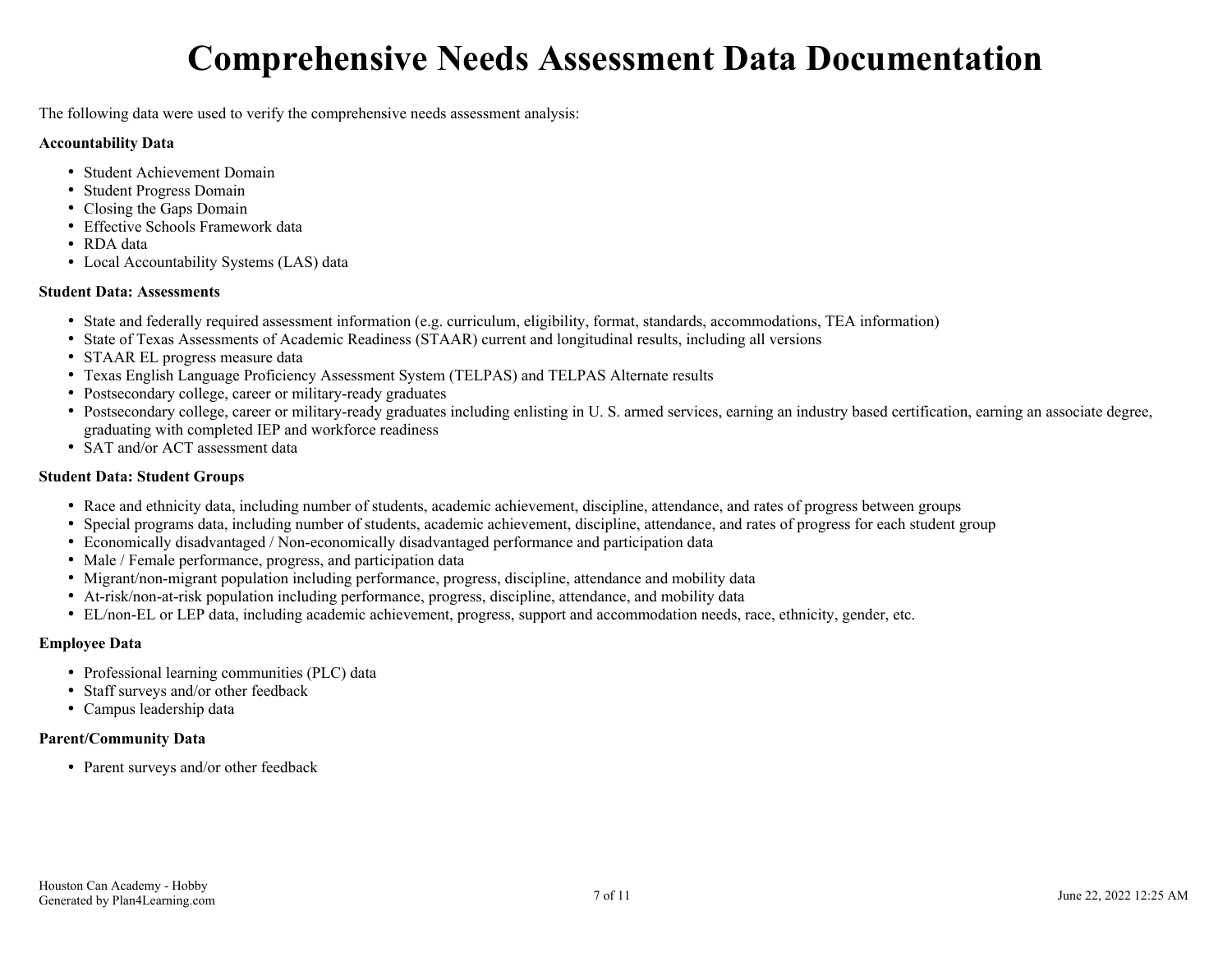# **Goals**

<span id="page-7-0"></span>Goal 1: All Texans Can campuses will be rated overall at the Meets Alternative Standard on the 2020-2021 Accountability System. 2020-2021 District were not rated due to COVID19. Domain I Goal: 2021/2022 STAAR Approaches/Meets/Masters Goal Approaches- 56% Meets 17% Masters 3%

Domain II Goal: 2021/2022 Domain II Growth Goal- 70%

Domain III<sup>.</sup> Graduation Rate: DIII Target is 90% CCMR: Annual Graduates and 12 grade non-graduates- 15% 2021/2022 Goal: Increase by 5% for each D3 indicator (54 indicators)

**Performance Objective 1:** Students will achieve their maximum academic potential through targeted instruction and HB4545 tutoring support for EOC content areas.

**Evaluation Data Sources:** STAAR EOC Reports, TAPR, \* , TELPAS results, District Assessments (6, 12, 18 weeks of assessments)

Goal 2: Texans Can will ensure all teachers receive support of the new TEKS Resource System curriculum management system for 2021-2022. The goal is for 100% of all core teachers utilize the following documents:

Year At A Glance

Instructional Focus Documents

TEKS Aligned Assessments.

To ensure Texans Can reaches this goal, network visits, coaching, and modeling through job embedded staff development will support high expectations and appropriate teaching strategies.

**Performance Objective 1:** Campuses will consistently perform at proficient or above for TTESS and TPESS. Term 1 and Term 2 will be practice and calibration for evaluations. Spring 2022 will be the formal observation. Data from district and campus learning walks will provide areas to target professional development based on observations.

**Evaluation Data Sources:** District Observational Performance System Report from TTESS and TPESS Rating.

Goal 3: Texans Can will ensure all campuses are in compliance with renewal conditions outlined by TEA which include the following areas: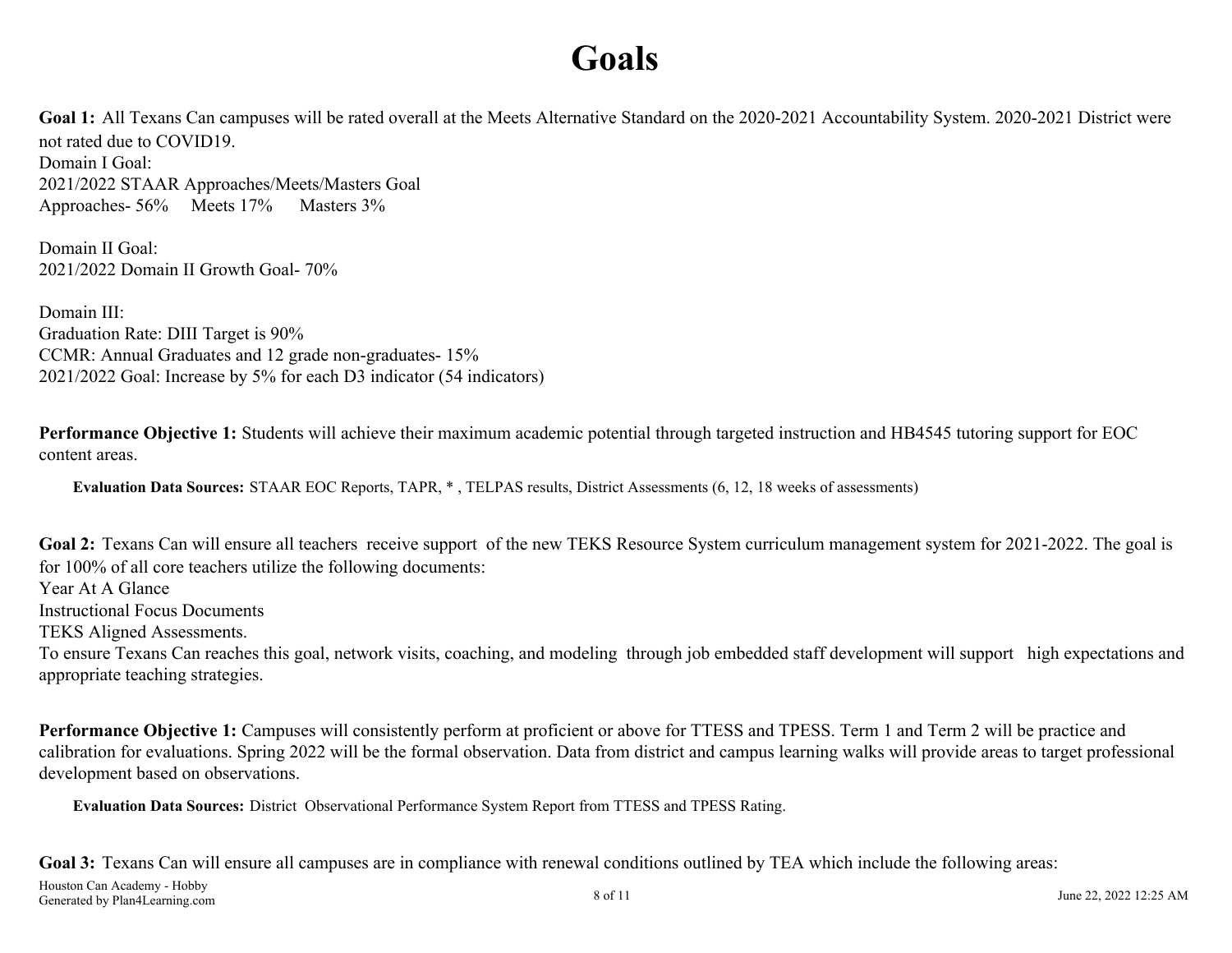Graduation Online Learning IGC Special Education Compliance ELL Compliance This goal will be measured through a district wide Review 360 audits for the district and campuses to ensure continuous improvement.

**Performance Objective 1:** Review 360 audit scores for all campuses will result in 90% or above for each term. The district will also provide technical support for campuses identified in need.

**Evaluation Data Sources:** Review 360 Scores for Term 1, Term 2, Term 3, Term 4 Campus visits and audits Leadership Review 360 meeting agendas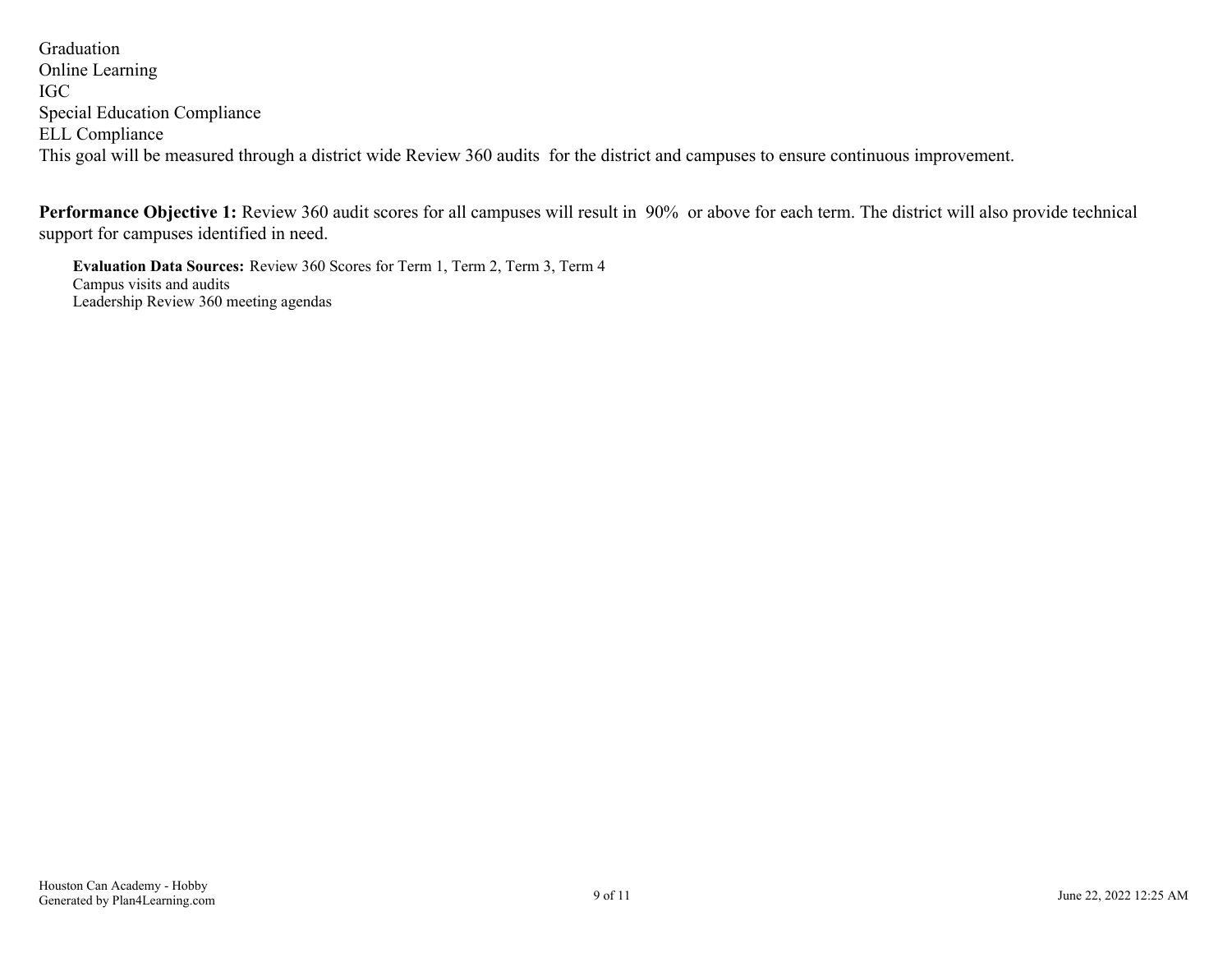# **Schoolwide and Targeted Assistance Title I Elements**

## <span id="page-9-0"></span>**ELEMENT 1. SWP COMPREHENSIVE NEEDS ASSESSMENT (CNA)**

### **1.1: Comprehensive Needs Assessment**

Our Domain 1: Our goal is to increase our campus overall STAAR EOC passing percentages to 54% students scoring in Approaches, 14% of our students scoring Meets, and 2% scoring Masters.

Rationale: By achieving this goal we will move our campus to a "B" rating.

Our Domain 2B goal is if we have 15 D2 progress measures this year, that 11 of those 15 will achieve progress, earning a full point and meeting the D3 EL target. If achieve this goal, then we will earn a "B" rating for 2021-2022.

Our D3 goal is to increase our EL Math EOC testers by two additional students scoring in Meets/Masters for Algebra 1 EOC. by percentage, increasing this population by 15% (2 tests) this will help us hit our math target of 40%, up from 25%. We chose this goal because increasing this special pop (ELs) by only 2 additional tests will help us hit our target of 40%. In addition we will maintain our TELPAS percentage of students progressing at least one level at 44%, which is the percentage we achieved in the 2020-2021 school year. We will also increase our CCMR percent to  $6\%$ .

## **ELEMENT 2. SWP CAMPUS IMPROVEMENT PLAN (CIP)**

### **2.1: Campus Improvement Plan developed with appropriate stakeholders**

[https://drive.google.com/drive/folders/1\\_JauMtPjpQ4HnIHHqax0WgZTKF9fdJh8?usp=sharing](https://drive.google.com/drive/folders/1_JauMtPjpQ4HnIHHqax0WgZTKF9fdJh8?usp=sharing)

### **2.3: Available to parents and community in an understandable format and language**

Here: https://www.texanscan.org/parent-student/ Under Parental Involvement Program

## **2.4: Opportunities for all children to meet State standards**

Offering support for all learners include using researched based practices for all students. We also offer Edgenuity online services for students. We offer OSHA and CCMR programs for students inlcuding Baylor Scott & White. We offer HB4545 interverventions for students for all students to ensure academic success on EOC STAAR and increase graduation rates. Edgenuity - Online Service Options for increased learning time Newsela -ELA platform for increased learning time Mathia -Math platform for increased learning time No Red Ink - Writing platform for increased learning time TEKS Resource System - All TEKS for CORE Subjects to ensure well-rounded education CCMR - OSHA /Baylor Scott and White Options for students to ensure well-rounded education TIL Professional Development for Teachers Saturday School for learning time Before School for tutorials After School for tutorials

## **2.5: Increased learning time and well-rounded education**